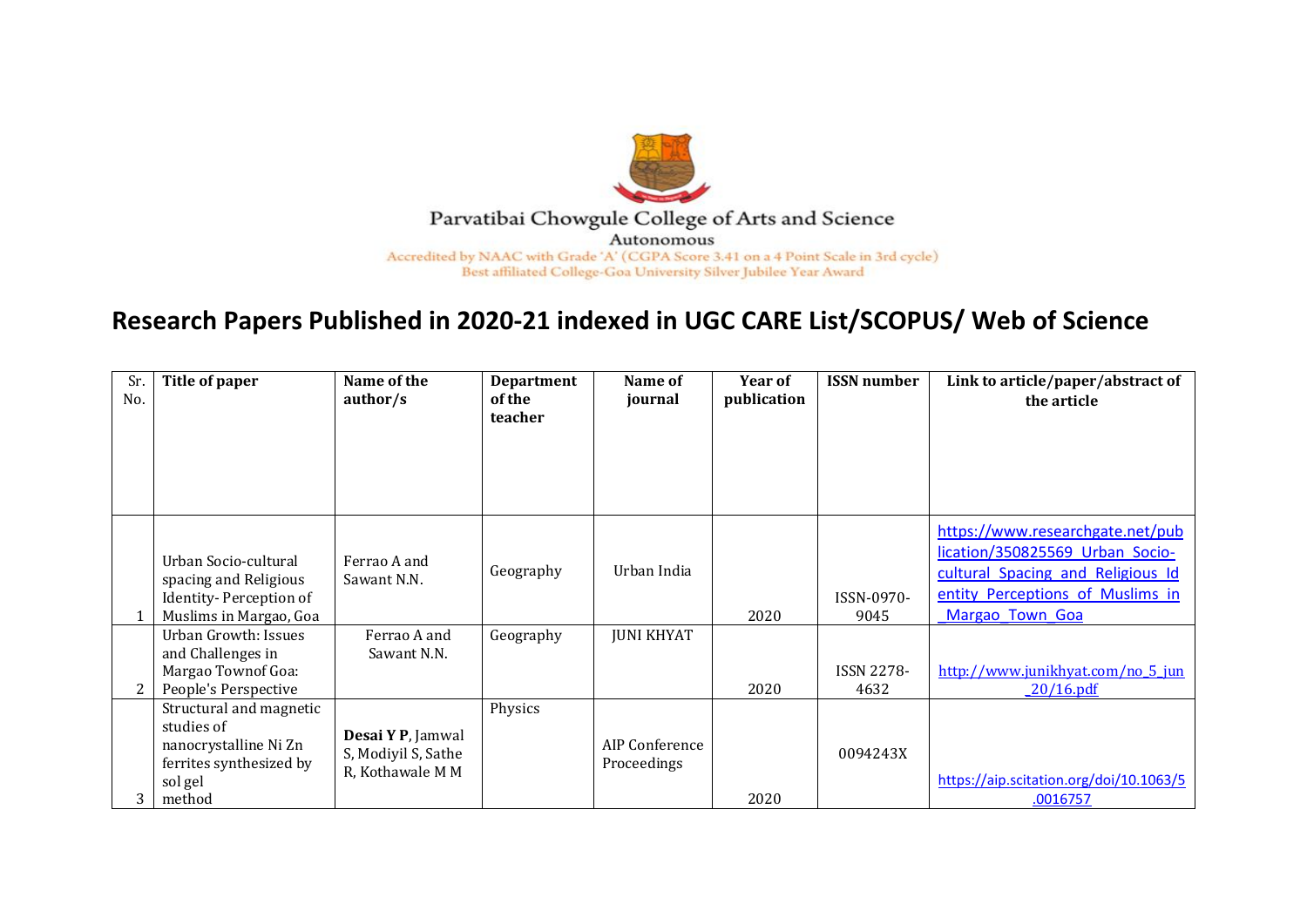| 4              | Mn(l)-Catalyzed<br>Mechanochemical C-H<br><b>Bond Activation: C-2</b><br>Selective Alkenylation of<br>Indoles.<br>Contrasting patterns of                              | Das D., Bhosle A. A.,<br>Panjikar P. C.,<br>Chaterjee A.<br><b>Banerjee M</b>                                                                                                                                                                                                                                                                                                                                                                                                                             | Chemistry<br>Biotechnolog | ACS<br>Sustainable<br>Chemistry and<br>Engineering | 2020 | 21680485 | https://pubs.acs.org/doi/abs/10.102<br>1/acssuschemeng.0c07465  |
|----------------|------------------------------------------------------------------------------------------------------------------------------------------------------------------------|-----------------------------------------------------------------------------------------------------------------------------------------------------------------------------------------------------------------------------------------------------------------------------------------------------------------------------------------------------------------------------------------------------------------------------------------------------------------------------------------------------------|---------------------------|----------------------------------------------------|------|----------|-----------------------------------------------------------------|
| 5 <sup>5</sup> | microbial communities<br>in glacier cryoconite of<br>Nepali Himalaya                                                                                                   | Singh P., Tsuji M.,<br>Singh S. M.,<br>Takeuchi N.                                                                                                                                                                                                                                                                                                                                                                                                                                                        | y                         | Sustainability                                     | 2020 | 20711050 | https://www.mdpi.com/2071-<br>1050/12/16/6477                   |
| 6              | On the inadequacy of<br>enviornment impact<br>assessments for projects<br>in Bhagwan Mahavir<br>Wildlife Santuary and<br>National Park of Goa,<br>India: a peer review | Punjabi, G.,<br>Jayadevan, A.,<br>Jamalabad, A.,<br>Velho, N.,<br>Niphadkar-<br>Bandekar, M.,<br>Baidya, P.,<br>Jambhekar, R.,<br>Rangnekar, P.,<br>Dharwadkar, O.,<br>Lopez, R.,<br>Rodrigues, M.,<br>Patel, F.D., Sathya<br>Chandra Sagar,<br>H.S., Banerjee, S.,<br>Chandi, M.,<br>Mehrotra, N.,<br>Srinivasan, S.,<br>Shahi, S., Atkore, V.,<br>Kulkarni, N.,<br>Mallapur, G.,<br>Gawas, H., Borker,<br>A.,<br>Prabhukhanolkar,<br>R., Gauns, H.S.,<br>Halali, D.,<br>Shinde, V.D.,<br>Fernandez, K., | Zoology                   | Journal of<br>Threatened<br>Taxa                   | 2020 | 9747893  | https://threatenedtaxa.org/index.p<br>hp/JoTT/article/view/6650 |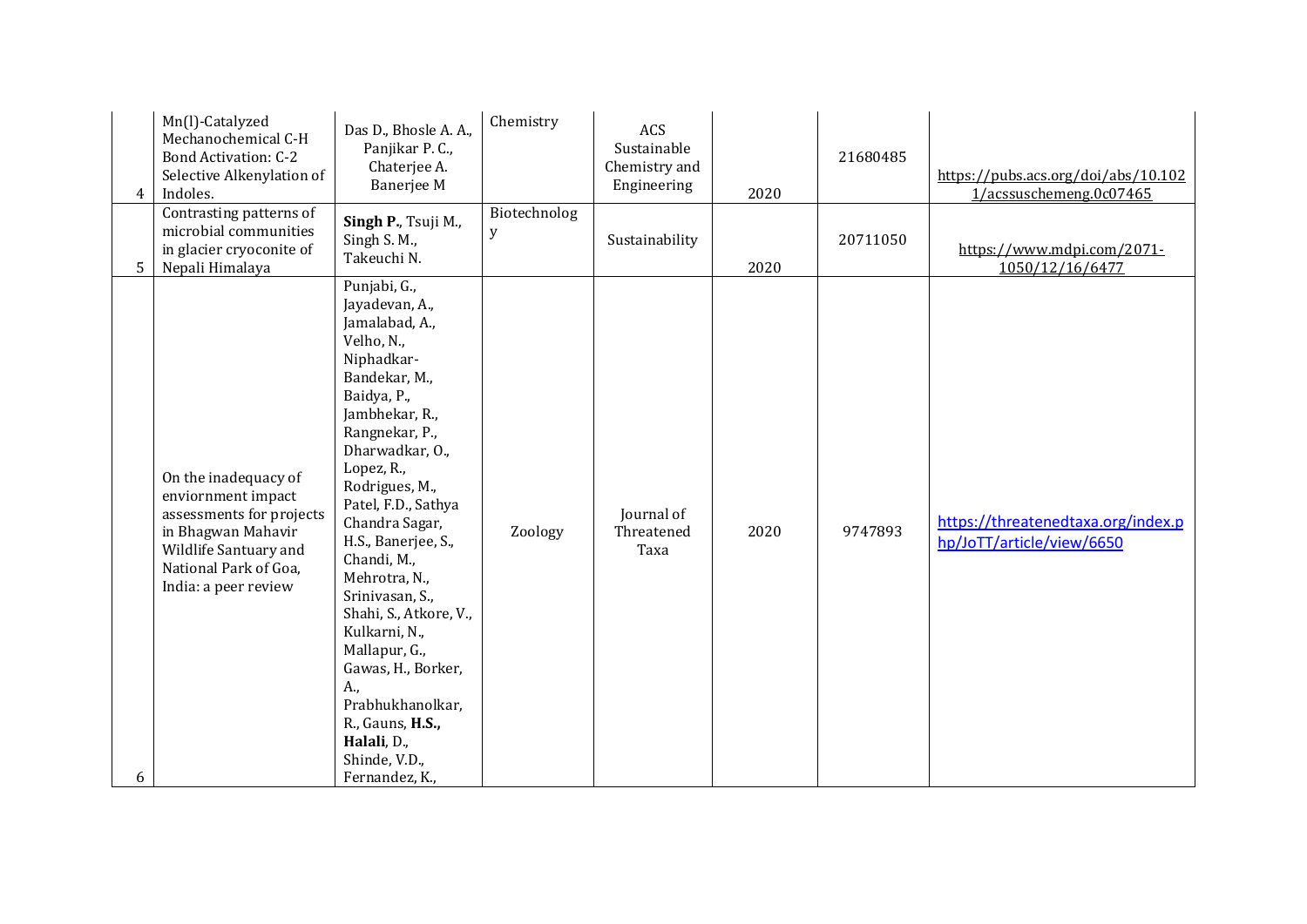|   |                                                                                                                              | Purdie, E., Borkar,<br>M.R.                                                                       |                   |                                                              |      |                     |                                                                                            |
|---|------------------------------------------------------------------------------------------------------------------------------|---------------------------------------------------------------------------------------------------|-------------------|--------------------------------------------------------------|------|---------------------|--------------------------------------------------------------------------------------------|
| 7 | A simple technique to<br>mitigate microplastic<br>pollution and its<br>mobility(via ballast<br>water) in the global<br>ocean | Naik KR,<br>Chakraborty P,.<br>D'Costa PM,<br>Anilkumar N,<br>Mishra RK and<br><b>Fernandes V</b> | Biotechnolog<br>У | Environmental<br>Pollution,<br><b>Impact Factor</b><br>8.071 | 2021 | ISSN: 0269-<br>7491 | https://www.sciencedirect.com/scie<br>nce/article/abs/pii/S026974912100<br>6527?via%3Dihub |
| 8 | Effect of Co substitution<br>on structural and<br>magnetic properties of<br>Ni_0.6 ZN_0.4Fe_2O_4<br>nanoferrite              | Desai<br>Y P, Desai S, Sinai<br>Sangaonkar D,<br>Kothawale M M,<br>Naik G K                       | Physics           | <b>Materials</b><br>Today:<br>Proceedings                    | 2021 | 22147853            | https://www.sciencedirect.com/scie<br>nce/article/pii/S221478532102680<br>8?via%3Dihub     |
| 9 | Melting of Mott phases in<br>spin 1 Bose Hubbard<br>model                                                                    | Alavani B. K., Das A.,<br>Pai R.V.                                                                | Physics           | AIP Conference<br>Proceedings                                | 2021 | 0094243X            | https://aip.scitation.org/doi/abs/10.10<br>63/5.0060918                                    |